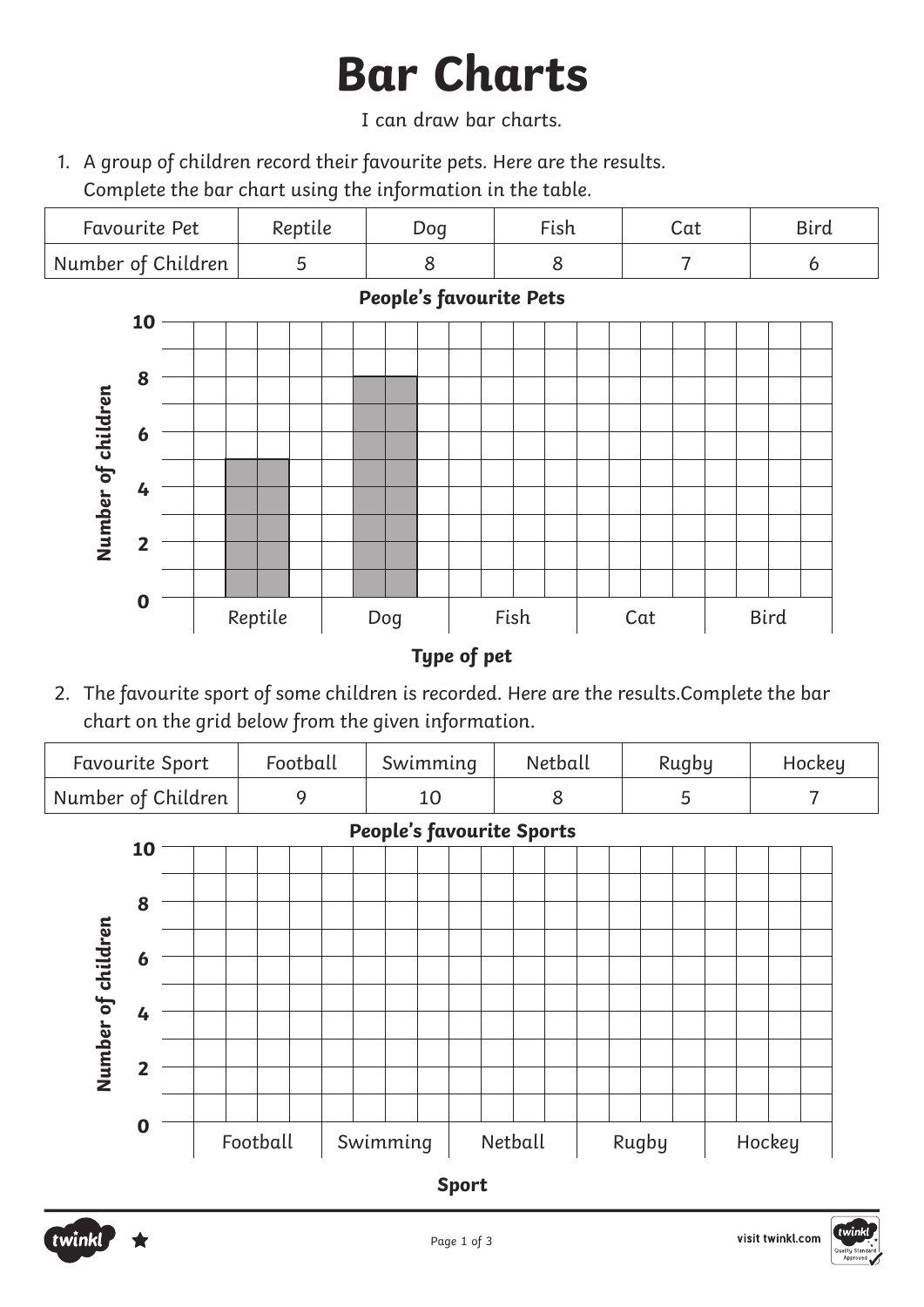3. The favourite subject of some children is collected. Here are the results. Complete the bar chart on the grid below from the given information. Decide on a scale that fits the grid given.

| <b>Favourite Subject</b>         | Maths | Science | Computing | English |  |
|----------------------------------|-------|---------|-----------|---------|--|
| $\mid$ Number of children $\mid$ |       |         |           |         |  |



4. The favourite food of some children is collected. Here are the results. Complete the bar chart on the grid below from the given information.

| <b>Favourite Food</b> | Pizza |  | Fish and Chips   Curry   Spaghetti Bolognese   Chilli |  |
|-----------------------|-------|--|-------------------------------------------------------|--|
| Number of Children 21 |       |  |                                                       |  |





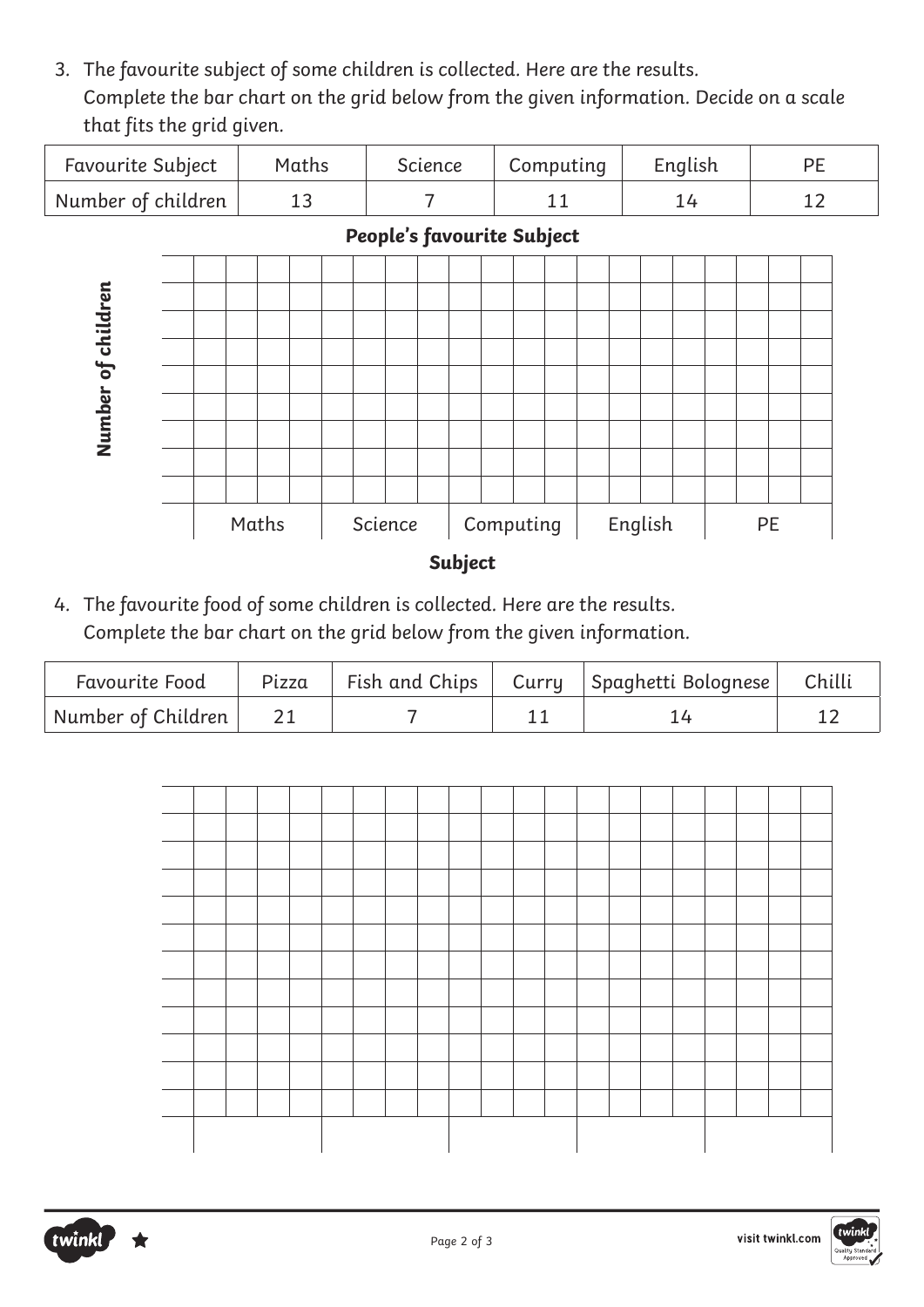5. Conduct your own research to a question and present your results in a bar chart.

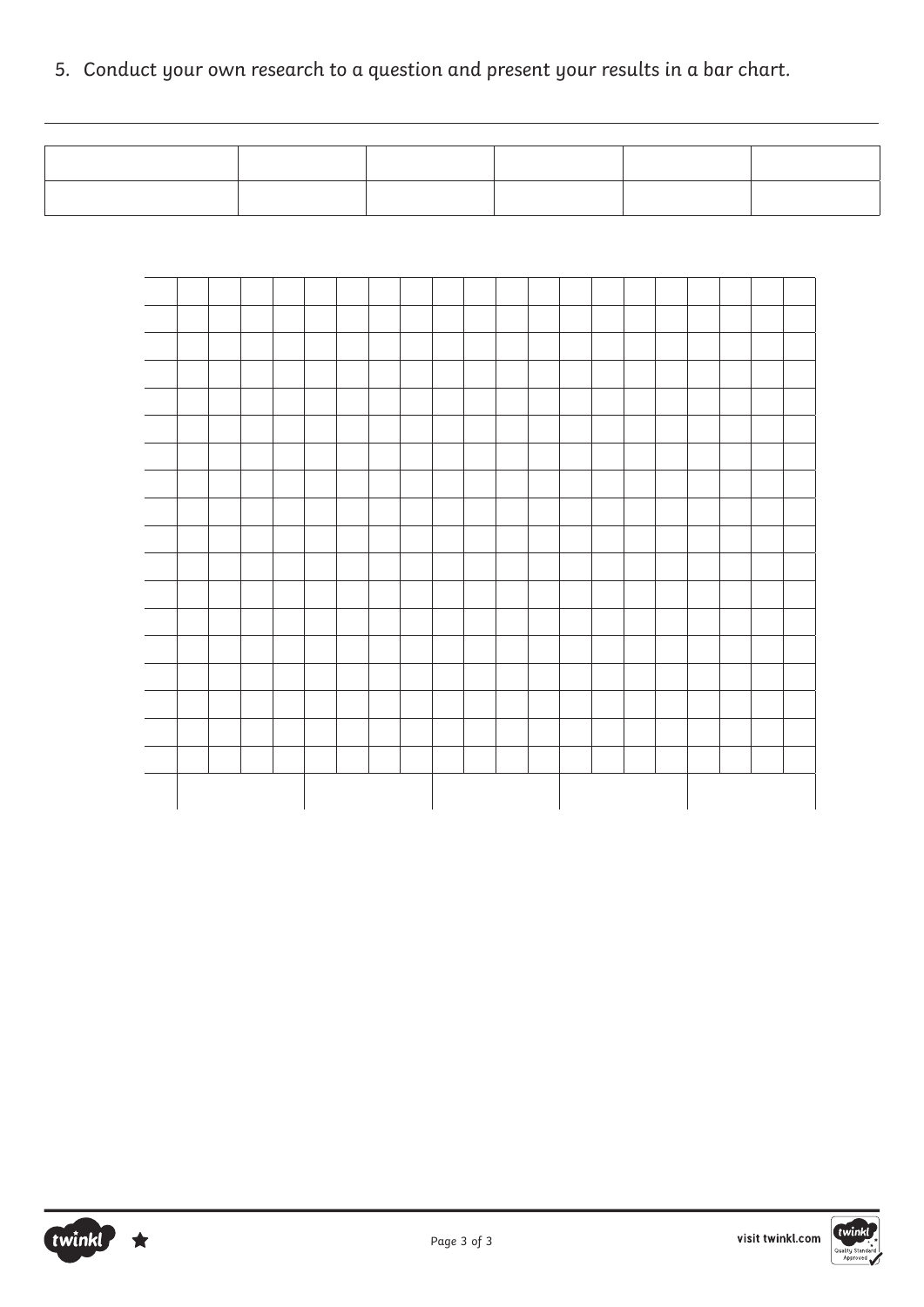## **Bar Charts - Answers**









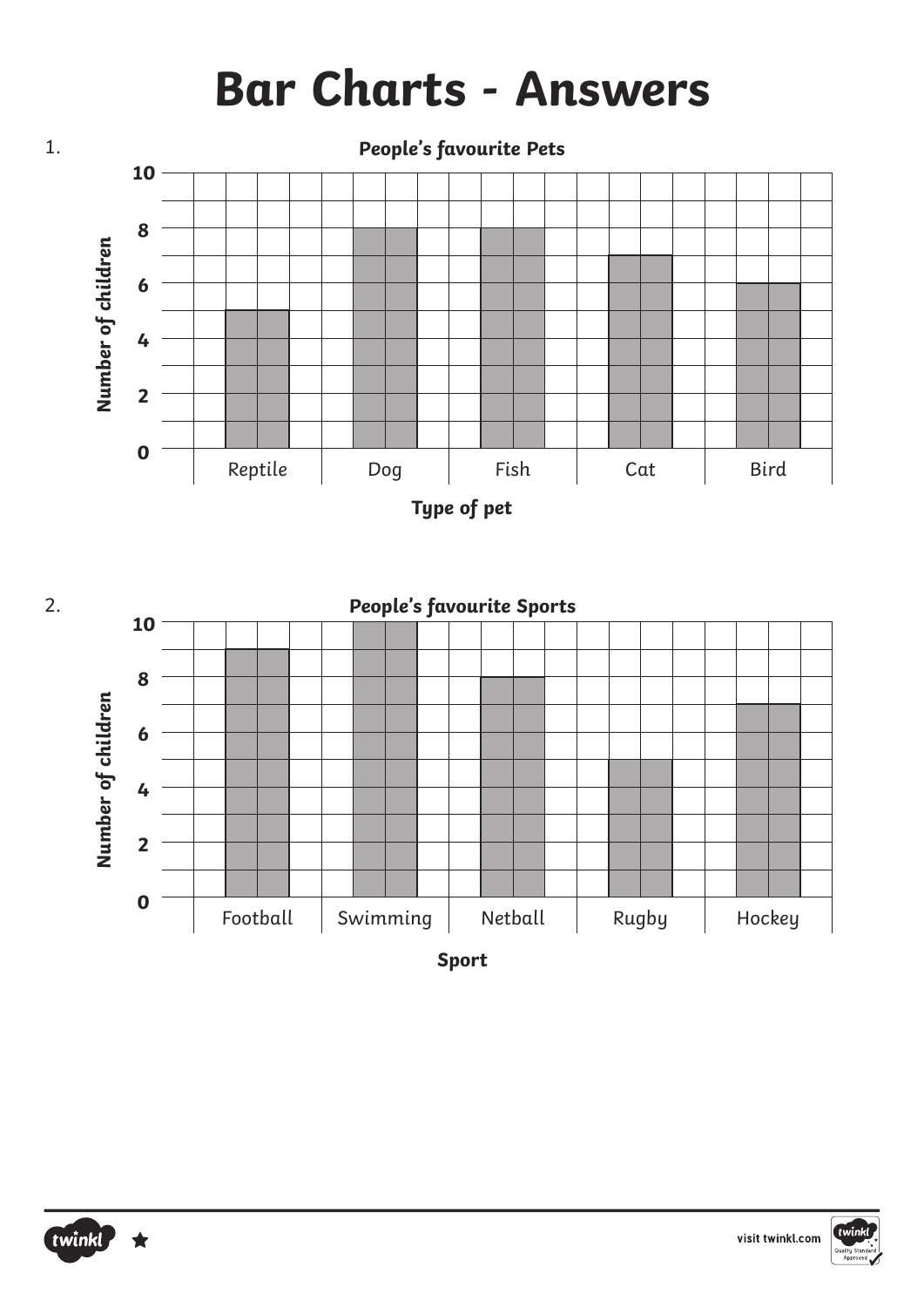



5. **Answers will vary.**



visit twinkl.com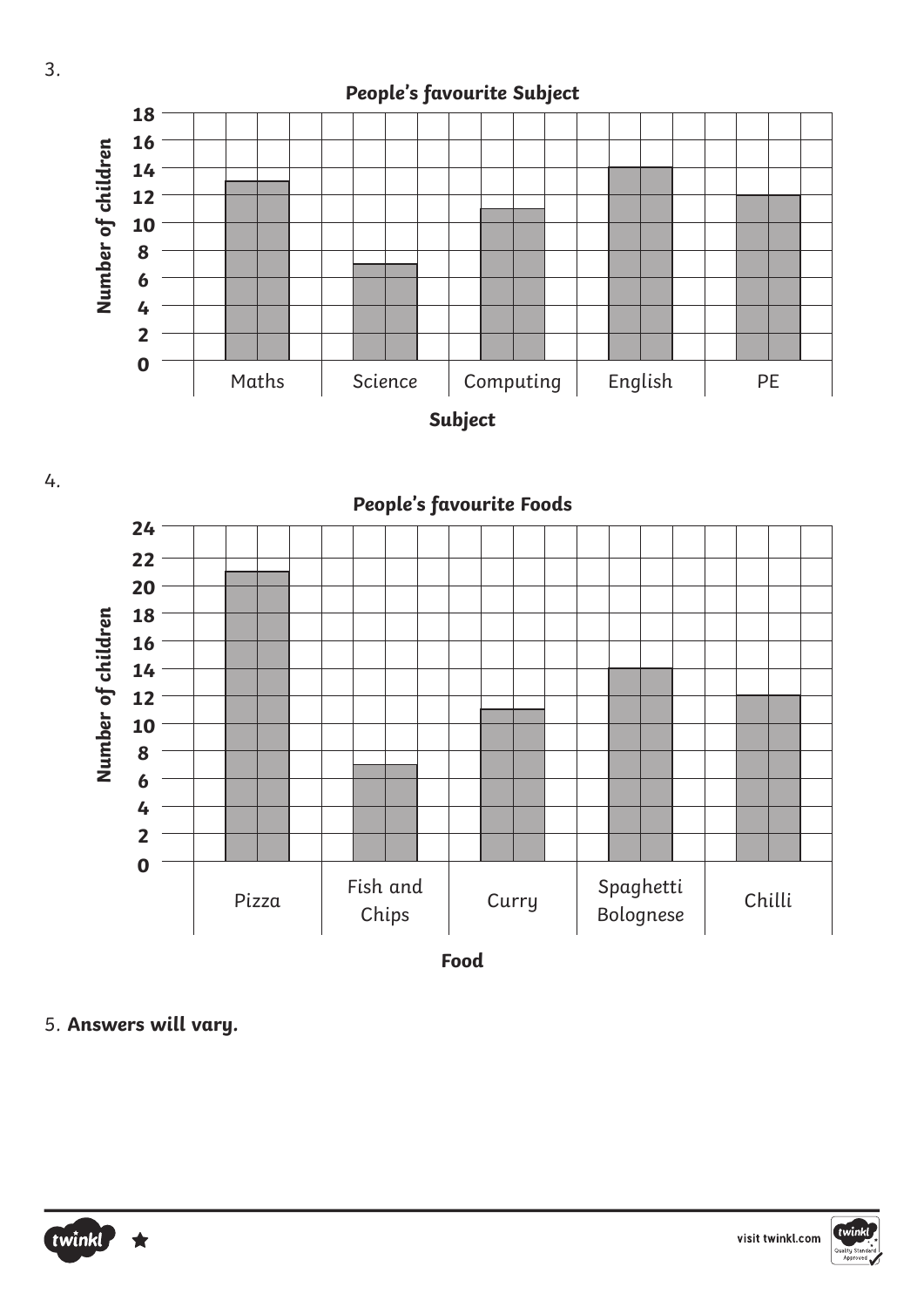# **Bar Charts**

I can draw bar charts.

1. A group of children record their favourite pets. Here are the results. Complete the bar chart and table using the information given below.

| <b>Favourite Pet</b>             | Reptile | Dog | Cat | Fish | <b>Bird</b> |
|----------------------------------|---------|-----|-----|------|-------------|
| $\mid$ Number of Children $\mid$ |         |     |     |      |             |



2. The favourite sport of some children is recorded. Here are the results.Complete the bar chart on the grid below from the given information.

| <b>Favourite Sport</b> | Football | Swimming | Netball | Rugby | Hockey |
|------------------------|----------|----------|---------|-------|--------|
| Number of Children     |          |          |         |       |        |

### **People's favourite Sports**



**Sport**



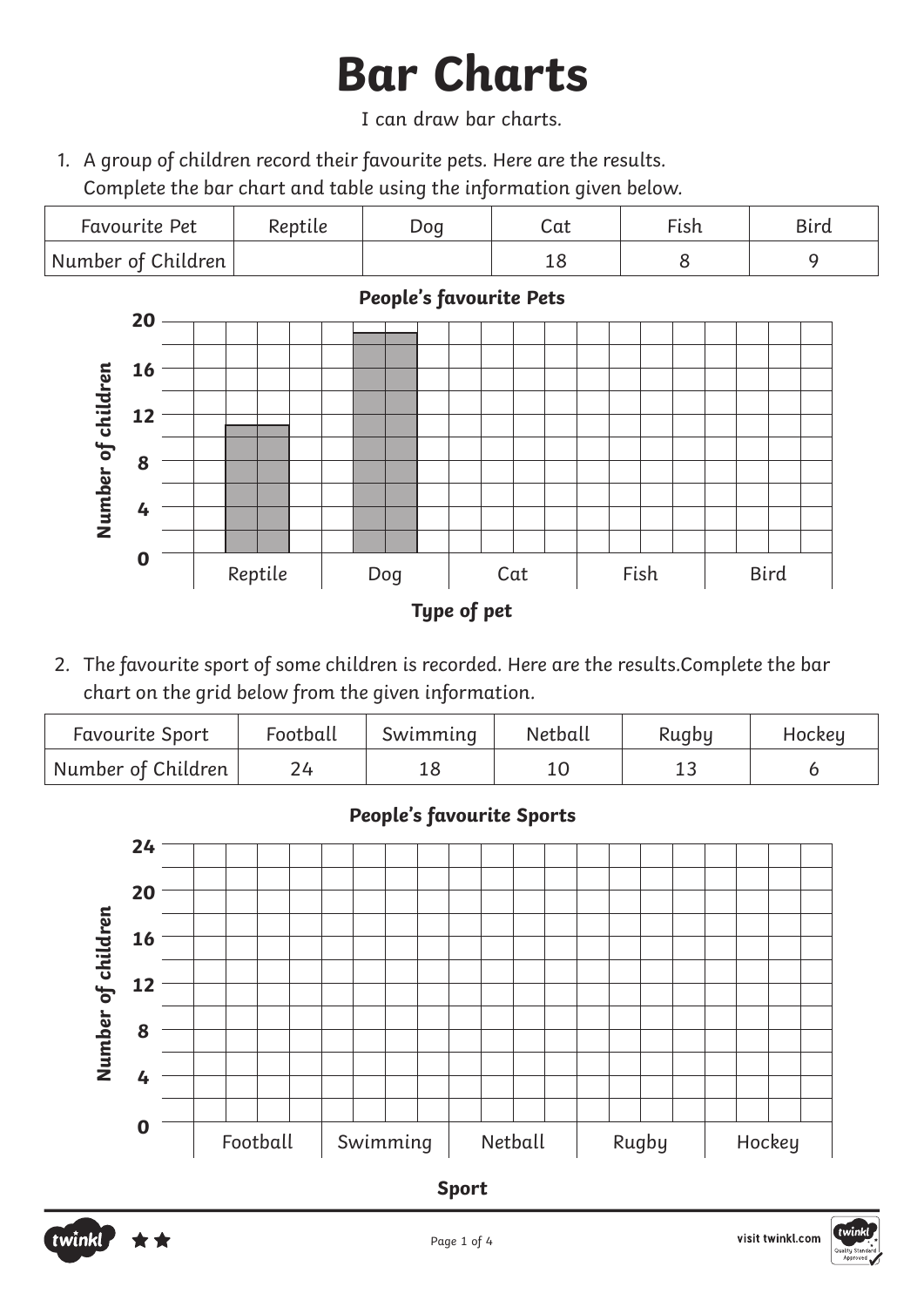3. The favourite subject of all the children in a school is collected. Here are the results. Complete the bar chart on the grid below from the given information. Decide on a scale that fits the grid given.

| <b>Favourite Subject</b> | Maths | Science | Computing | English |  |
|--------------------------|-------|---------|-----------|---------|--|
| Number of Children       |       | 52      |           |         |  |



**People's favourite Subjects**

**Subject**

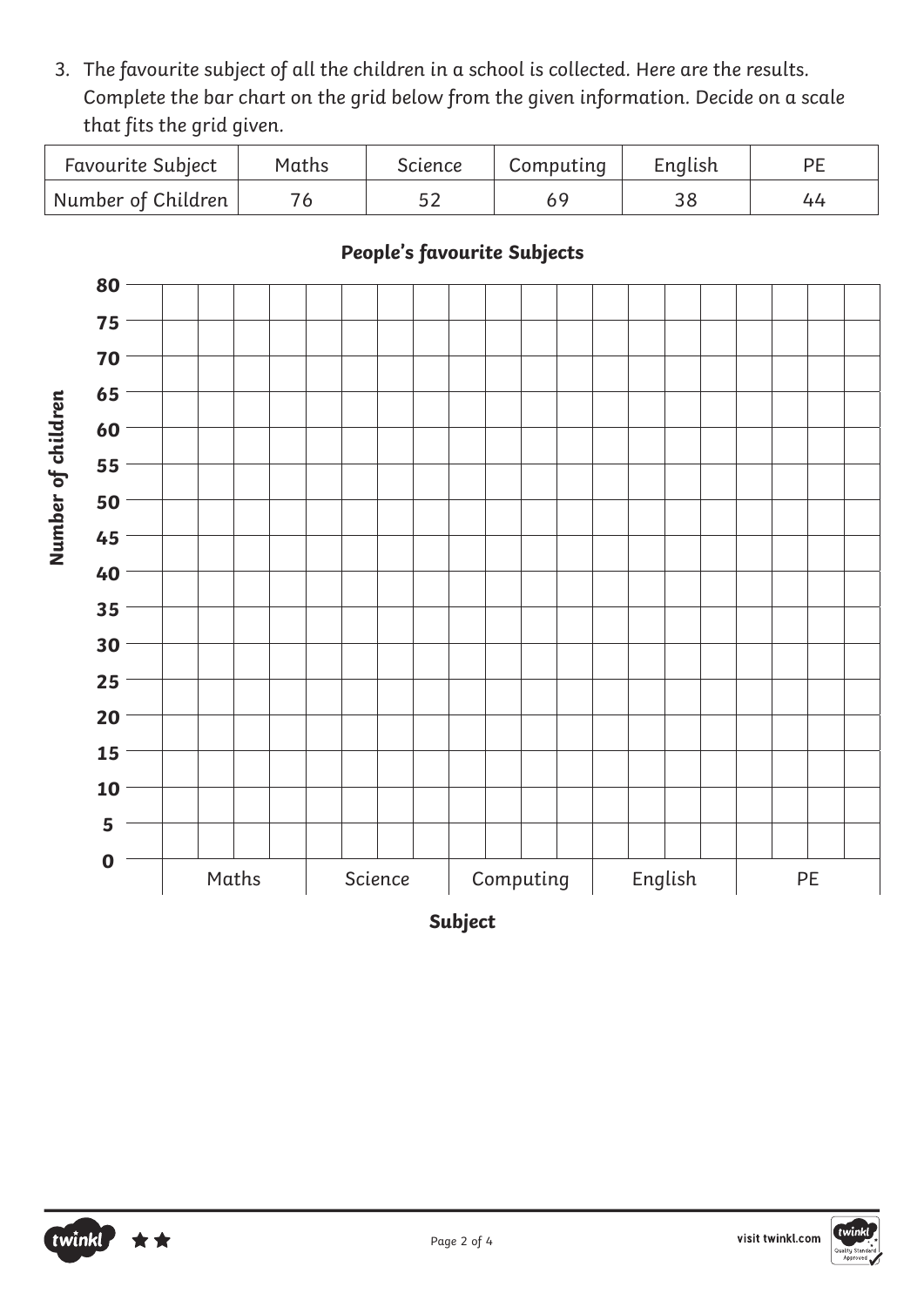4. The favourite food of children in town is collected. Here are the results. Complete the bar chart on the grid below from the given information.

| <b>Favourite Food</b> | Pizza |     | Fish and Chips   Curry   Spaghetti Bolognese   Chilli |  |
|-----------------------|-------|-----|-------------------------------------------------------|--|
| Number of Children    | 167   | 134 |                                                       |  |



### **People's favourite Foods**

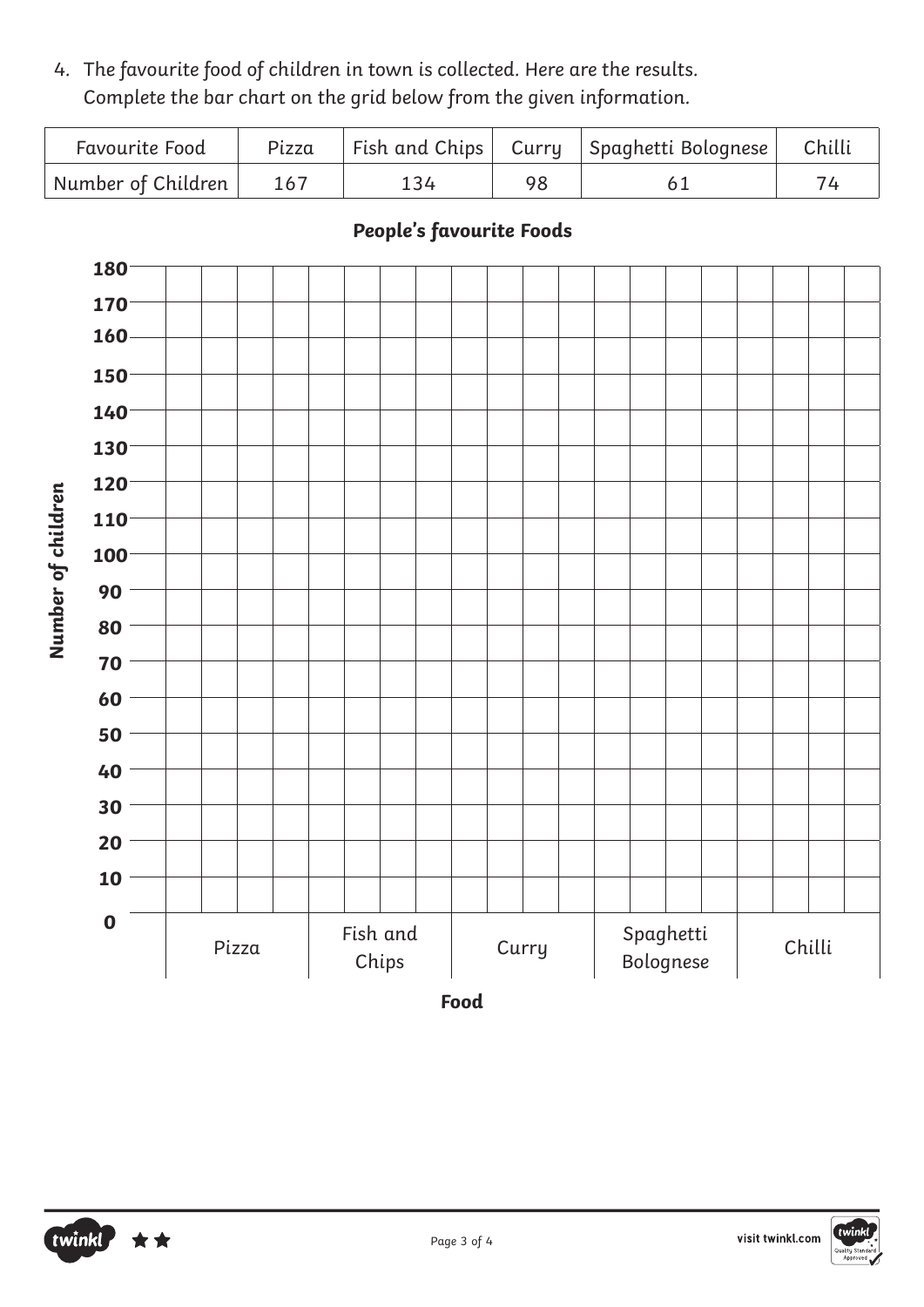5. Conduct your own research to a question and present your results in a bar chart.



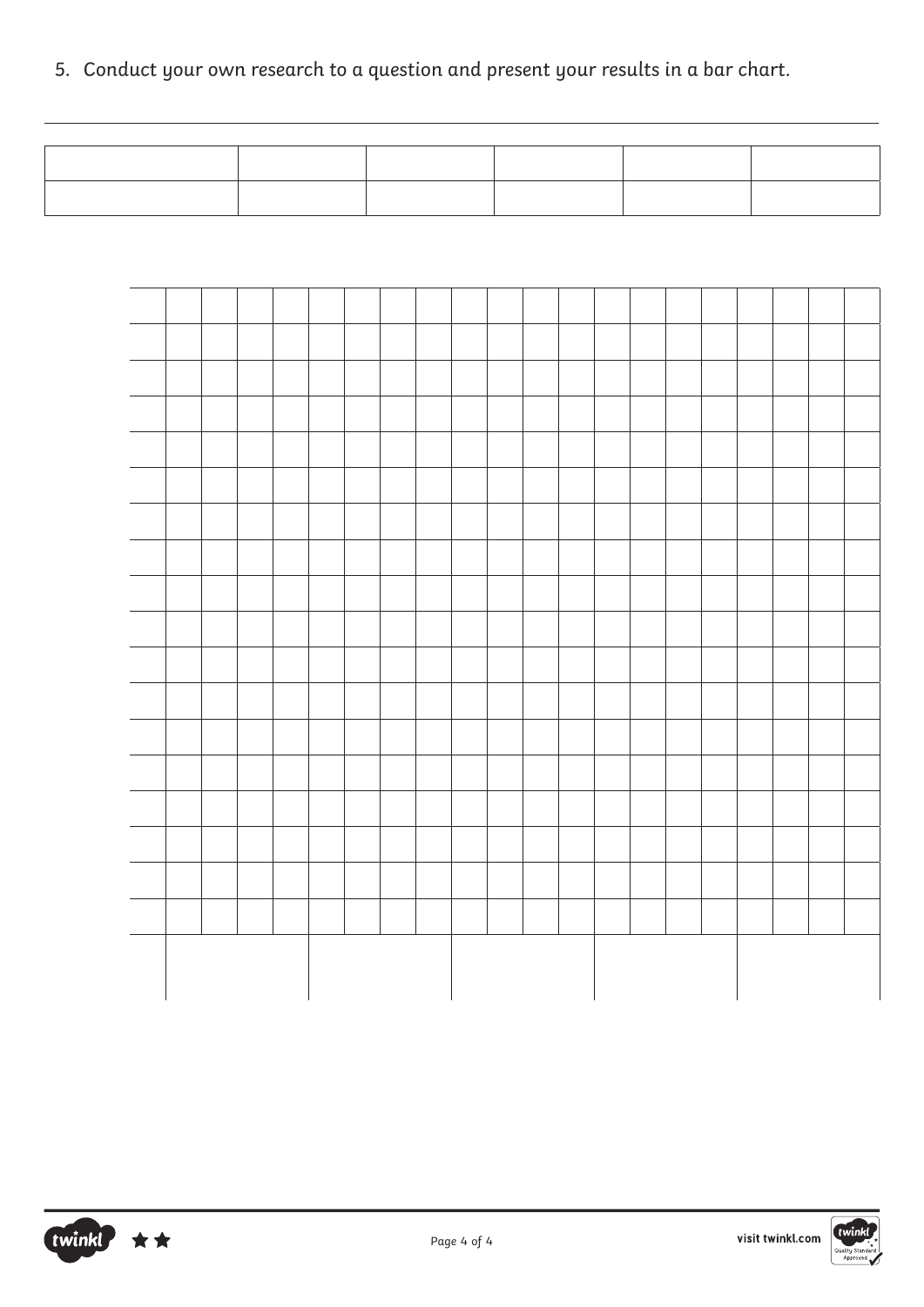## **Bar Charts - Answers**



**Sport**



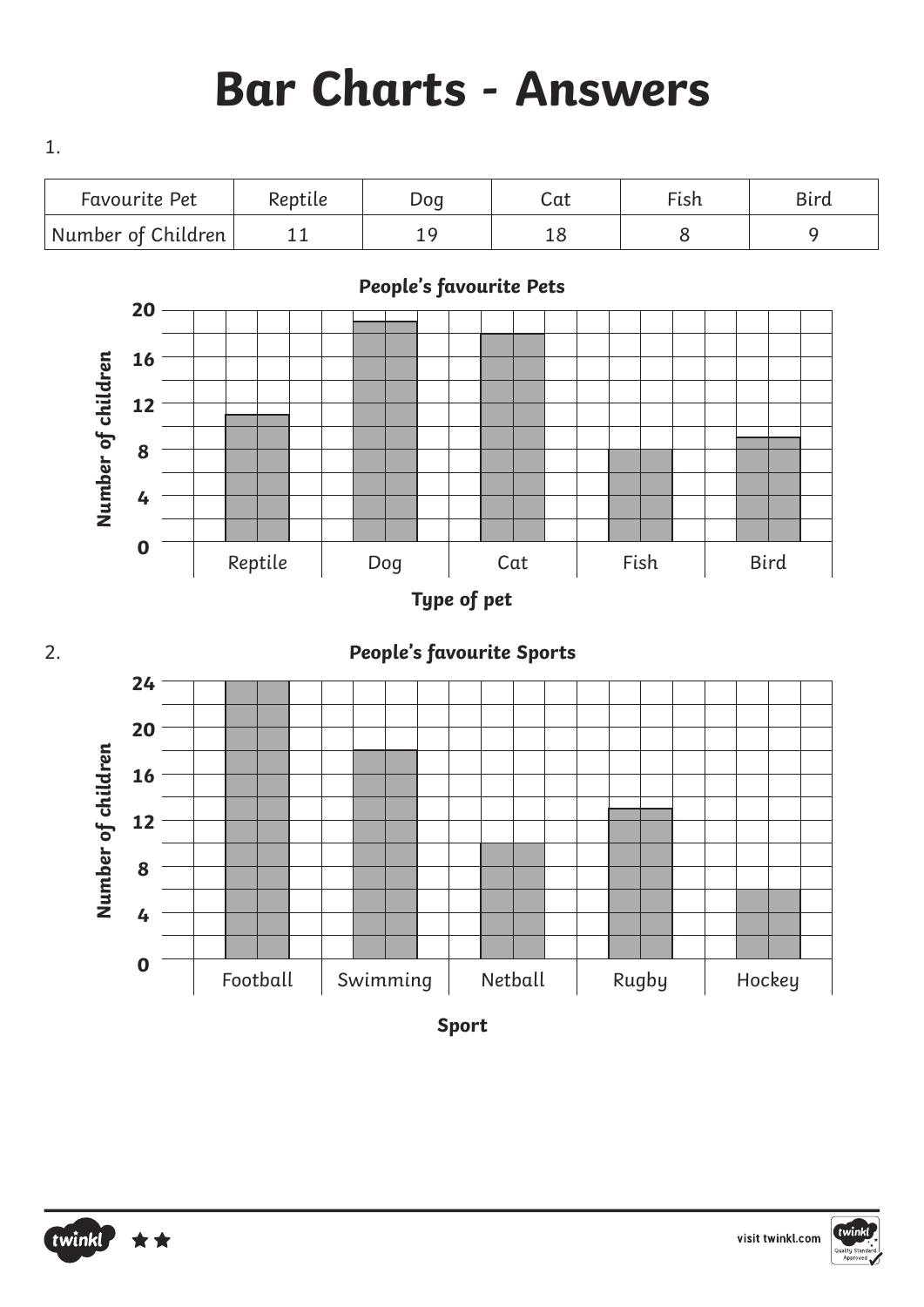### **People's favourite Subjects**



**Subject**





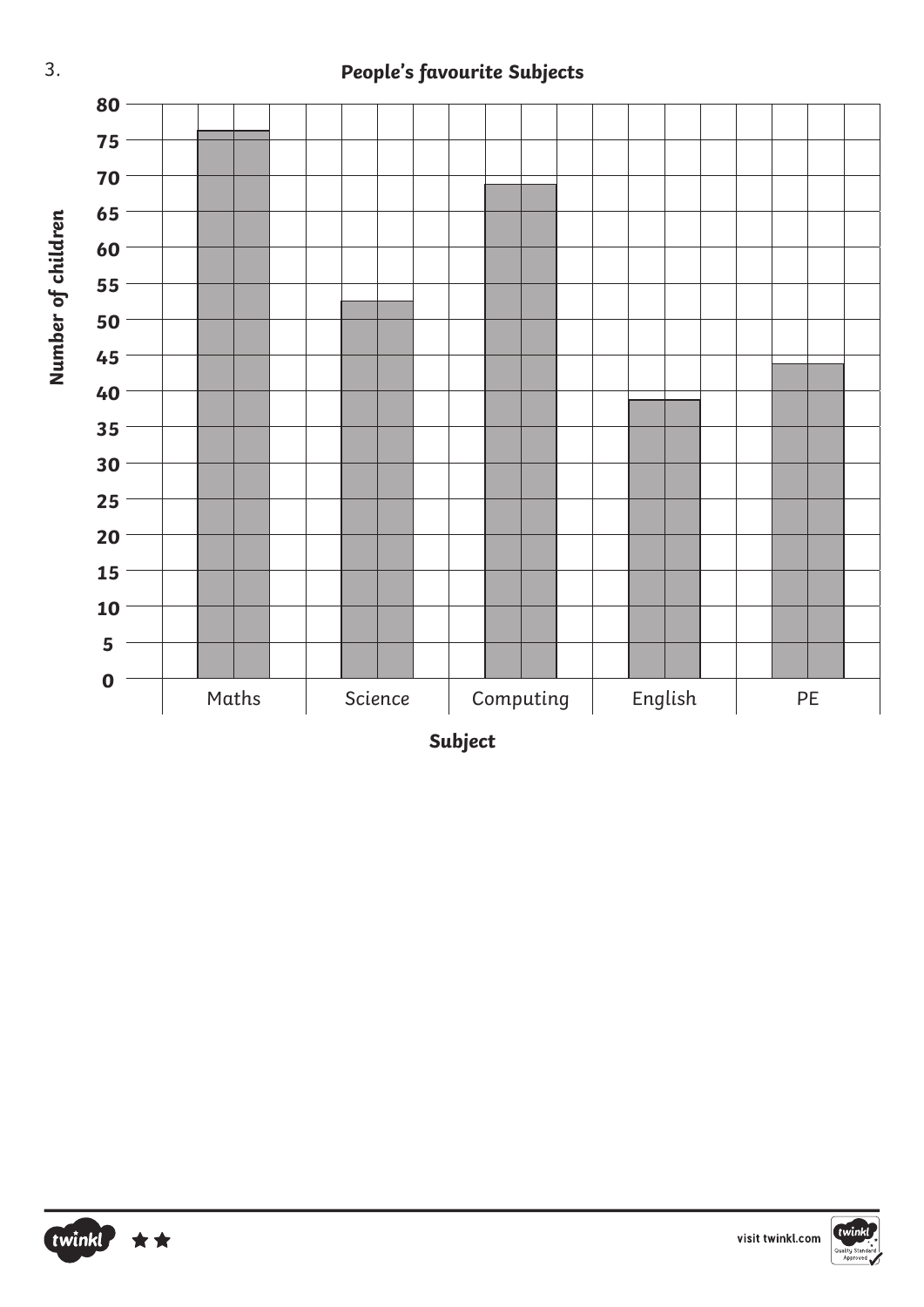### **People's favourite Foods**



5. **Answers will vary.**

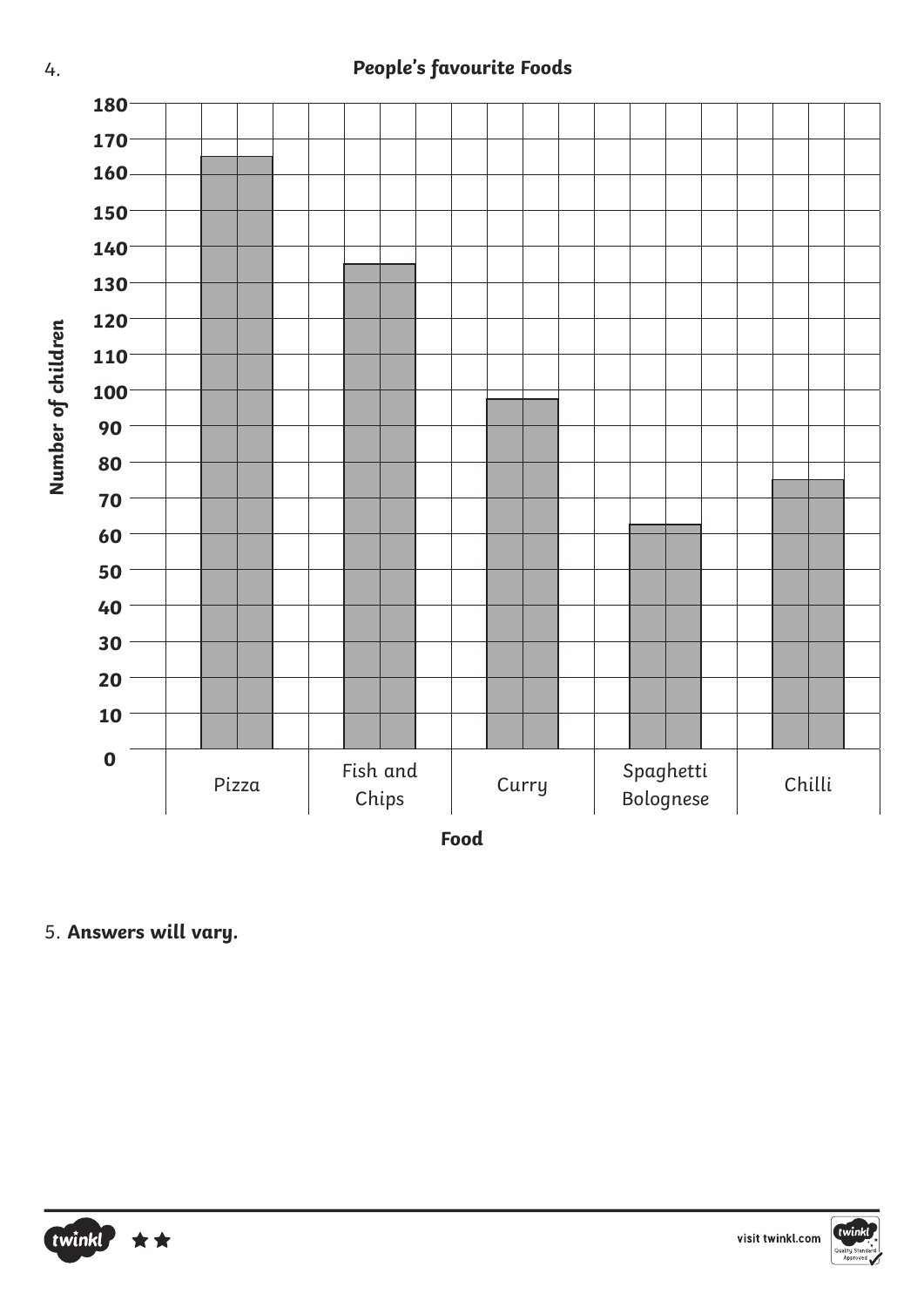# **Bar Charts**

I can draw bar charts.

1. A group of children record their favourite pets. Here are the results. Complete the following bar chart and table from the given information.

| <b>Favourite Pet</b> | Reptile | Dog | Guinea Pig   Hamster | Cat | Fish | Bird |
|----------------------|---------|-----|----------------------|-----|------|------|
| Number of Children   |         |     |                      |     |      |      |

How many children were asked about their favourite pets?



#### **People's favourite Pets**



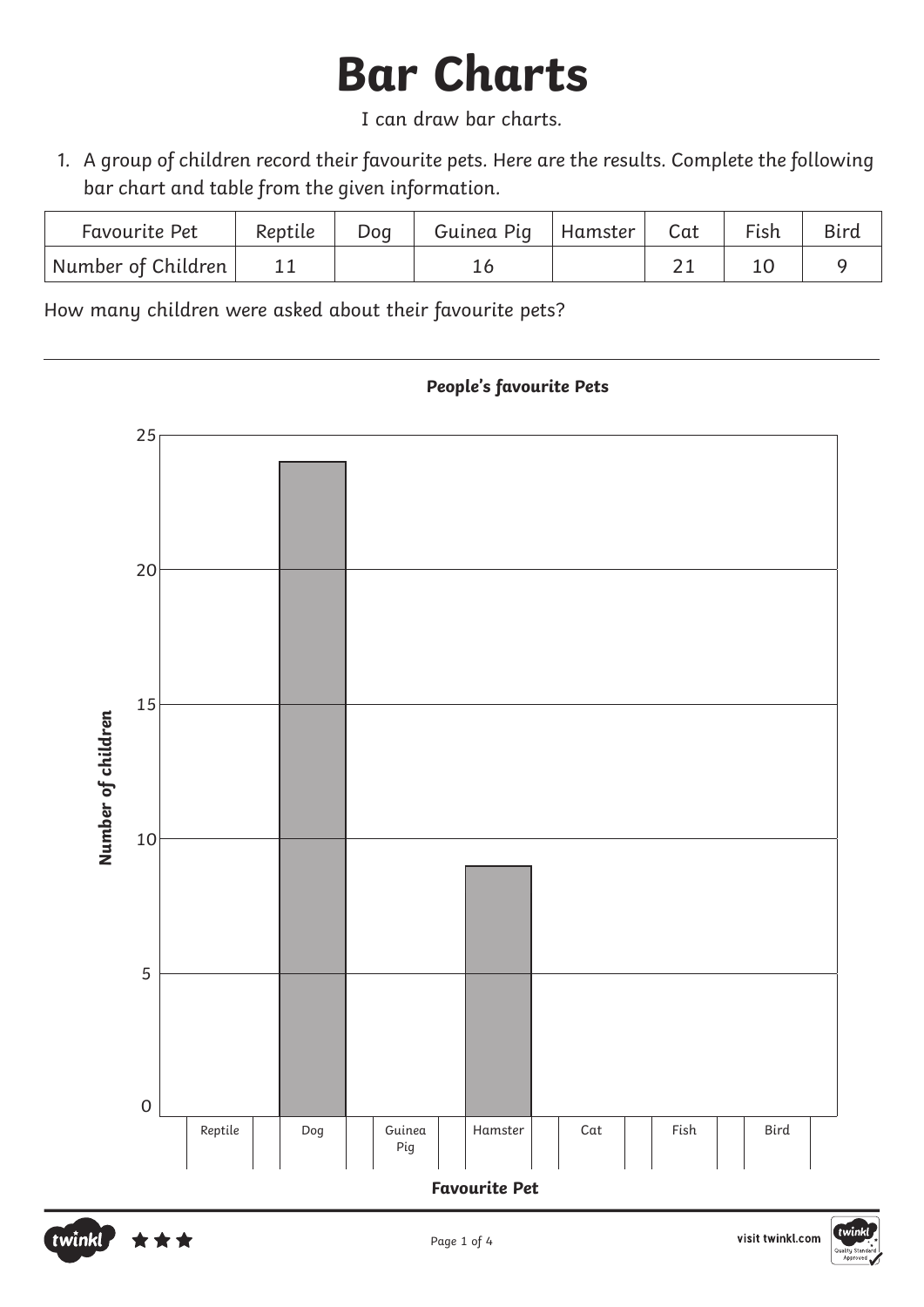### 2. The favourite sport of 200 children is recorded. Complete the table using the information below.

| Favourite Sport Football Swimming Athletics Cricket Running Netball   Rugby   Hockey |  |  |  |  |
|--------------------------------------------------------------------------------------|--|--|--|--|
| Number of Children                                                                   |  |  |  |  |

- One quarter of the children chose football as their favourite sport.
- As many children who chose running and netball chose cricket.
- Twice as many children chose rugby as chose netball.
- Five more children chose athletics than hockey.

Use the information in the table to draw a bar chart.



### **People's favourite Sports**

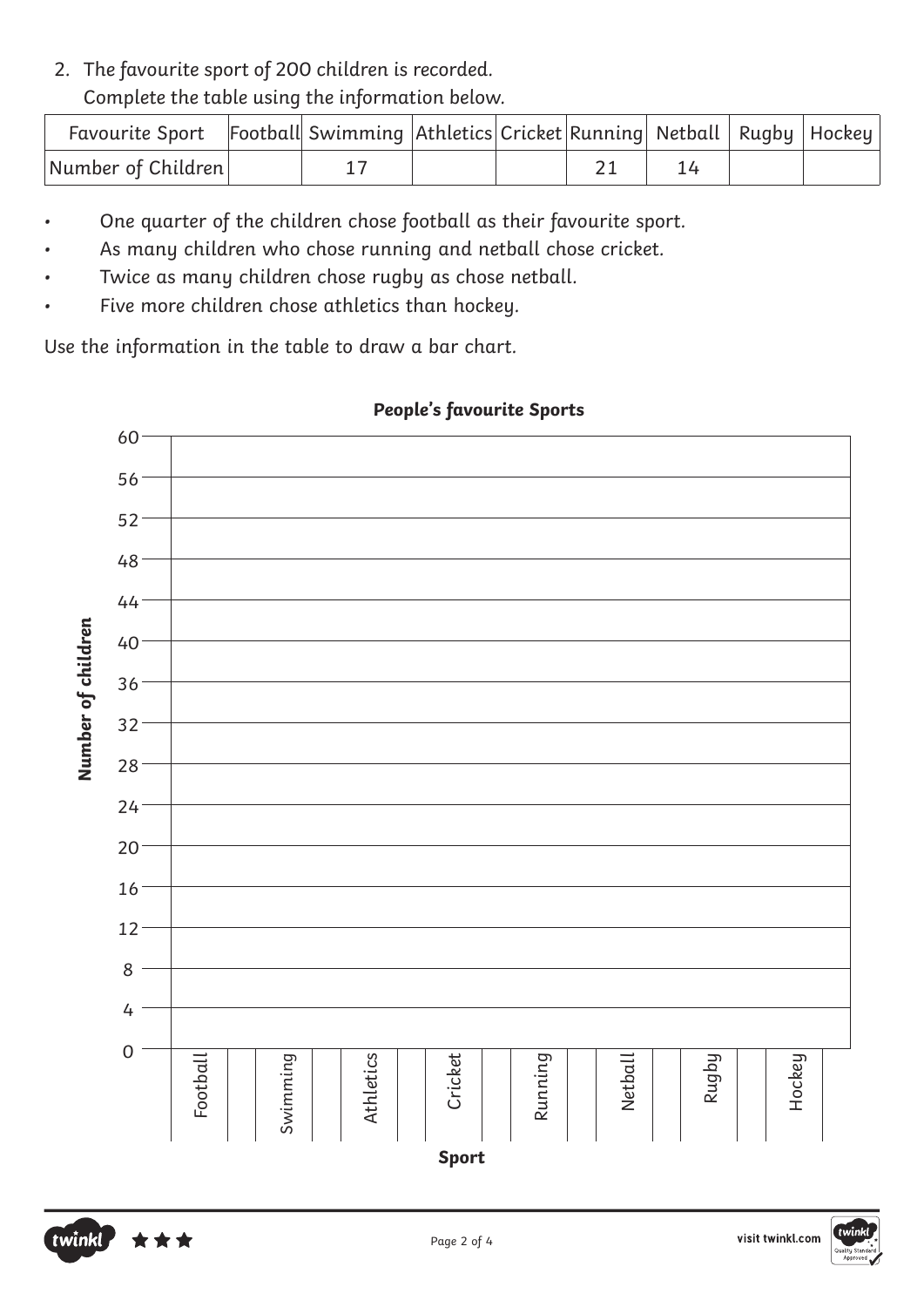3. Write your own problem similar to question 2 for others to solve.





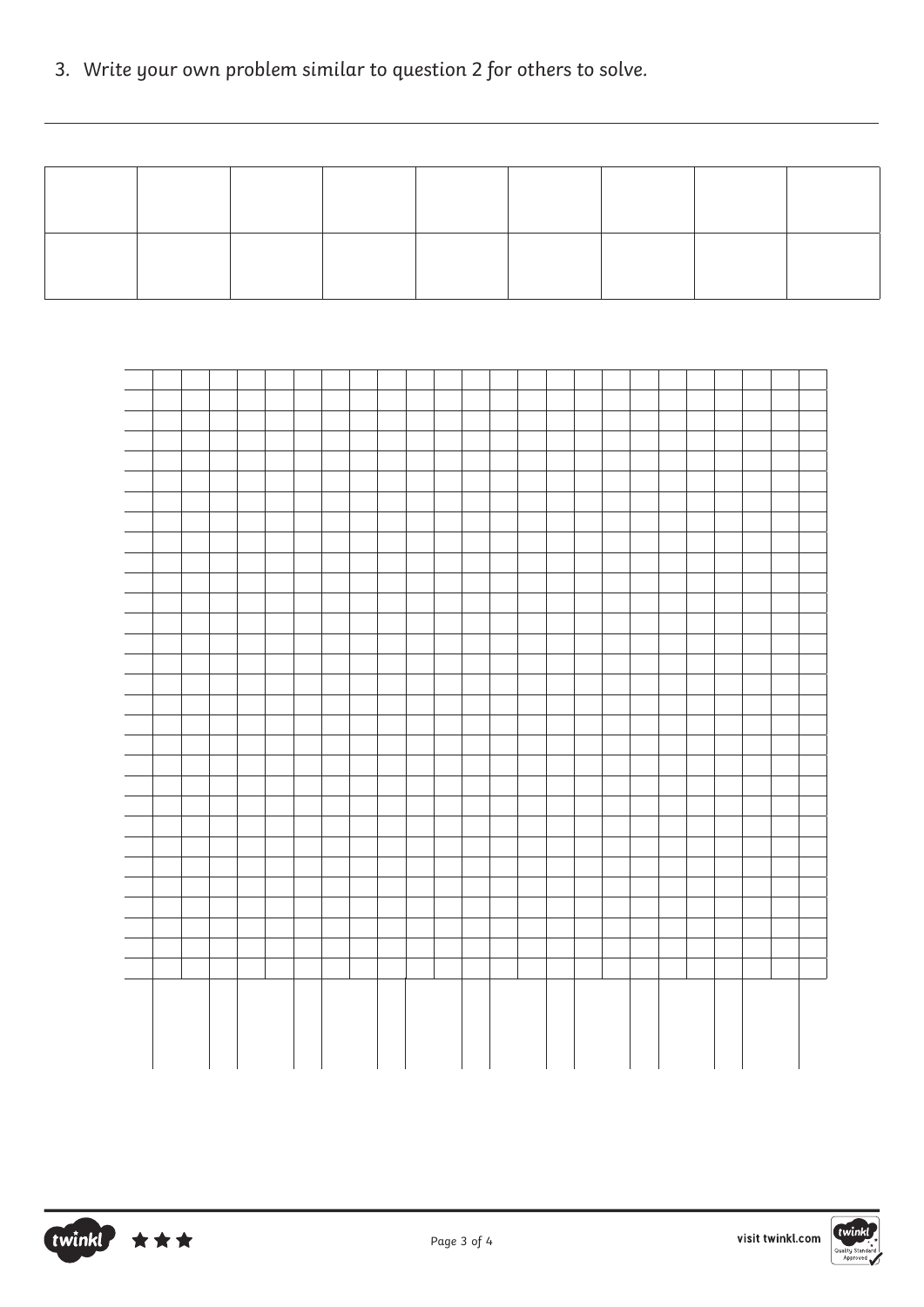4. Write your own problem similar to question 2 for others to solve.



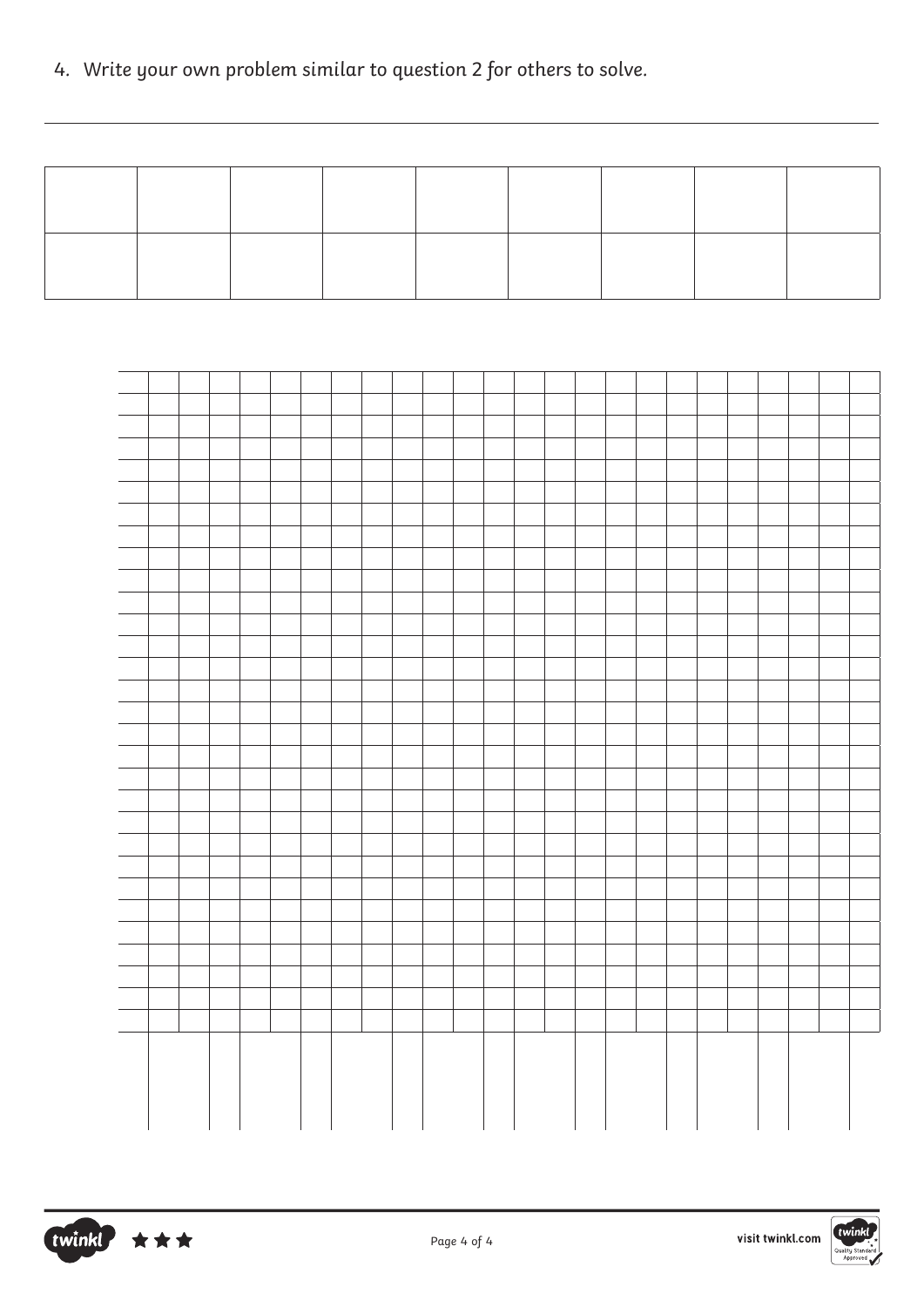# **Bar Charts - Answers**

1. A group of children record their favourite pets. Here are the results. Complete the following bar chart and table from the given information.

| Favourite Pet      | Reptile   | Dog | Guinea Pig   Hamster | $\sqrt{a}$ Cat | Fish |  |
|--------------------|-----------|-----|----------------------|----------------|------|--|
| Number of Children | <b>11</b> |     |                      |                |      |  |

How many children were asked about their favourite pets?

#### **100**

#### **People's favourite Pets**